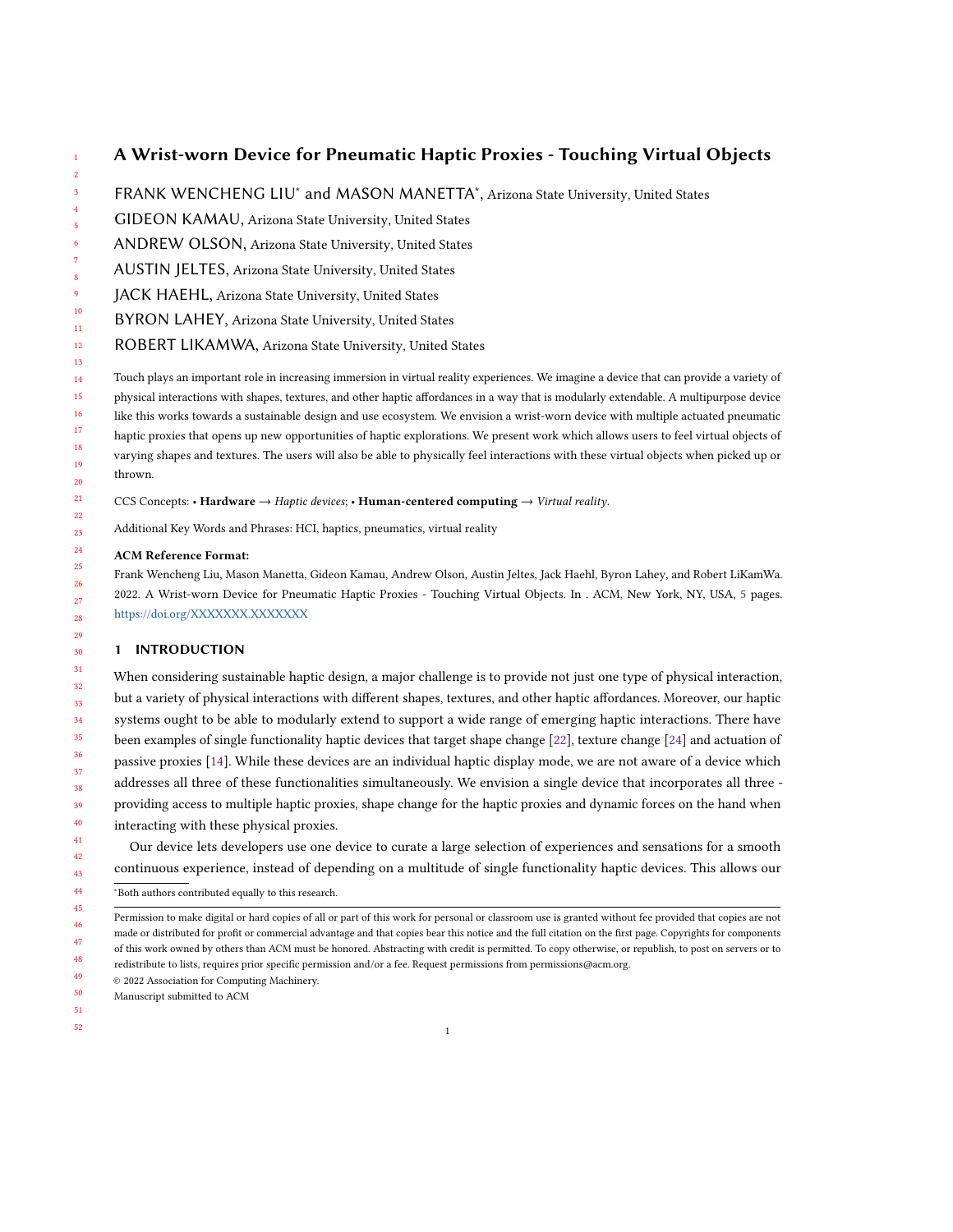53 54 55 56 57 device to create a sustainable design and use ecosystem. How might a device like this one foster haptic development in both industry and academia? What new experiences and stories could be told with this additional level of immersion? In this paper, we showcase our prototype system. We share how our device might open up new opportunities for haptic development, and highlight steps forward to further study our system.

58 59

# 2 RELATED WORKS

## 2.1 Passive Haptics

Many works have explored implementations of passive haptic props to improve immersion. iTurk utilizes a prop tethered from the ceiling and utilized tracking to enable users to interact with non-actuated haptic objects in real time [\[6\]](#page-4-4). Haptic-go-round introduces a motorized turntable that rotates the correct haptic device to the right direction at the right time to match what users are about to touch [\[13\]](#page-4-5). Stair proxies were found to emulate a staircase experience where users feel the illusion of walking up and down stairs [\[16\]](#page-4-6). Other works which use moving passive haptic proxies include RoomShift [\[21\]](#page-4-7), TouchMover [\[20\]](#page-4-8), and Snake Charmer [\[2\]](#page-3-0). Additionally, haptic retargeting can manipulate a user's sense of vision to reduce the spatial mismatches [\[4\]](#page-3-1) [\[7\]](#page-4-9).

## 2.2 Pneumatics in HCI

74 76 80 Pneumatic shape changing proxies have great potential in virtual reality use cases. PneUI investigated using pneumatic inflatables as shape changing proxies, where the shapes changed due to variation in pneumatic pressure [\[25\]](#page-4-10). PuPoP expanded upon this idea by attaching the shape changing inflatables directly to the user's hand [\[22\]](#page-4-1). This allows the object to be deflated out of reach and then inflated on command when the user interacts with a virtual object [\[22\]](#page-4-1). Pneu-Multi-Tools introduces an auto-folding interface to expand the shapes possible using inflatable airbags [\[12\]](#page-4-11). HaPouch introduces phase change of a volatile liquid to inflate pouches on the fingertips [\[23\]](#page-4-12).

81 82 83

75

77 78 79

## 2.3 Wrist-worn and Handheld Haptic Devices

In the field of haptic devices, there are several examples of wrist-worn devices. There have been a variety of wrist-worn devices which provide thermal [\[5\]](#page-3-2) [\[17\]](#page-4-13) and vibrotactile [\[3\]](#page-3-3) sensations on the wrist. There have also been devices which deliver squeeze sensations [\[18\]](#page-4-14). Pneufetch uses a wristband with three pneumatically actuated nodes to create different haptic cues[\[11\]](#page-4-15). HapWRAP is a pneumatic inflatable device that has tubes which wrap around the wrist that inflate and deflate to provide users with natural cues on their skin [\[1\]](#page-3-4).

91 93 94 95 There have also been several handheld haptic devices which can simulate the sensation of grabbing and texture change. Some works such as Grabity [\[10\]](#page-4-16) and Wolverine [\[8\]](#page-4-17) use braking mechanisms for grasping that involve mostly the full hand. Other works such as CLAW [\[9\]](#page-4-18) and CapstanCrunch [\[19\]](#page-4-19) focus on braking mechanisms for the index and thumb for grasping. These works are not able to render the dynamic forces of objects entering and leaving your hand. Haptic Pivot [\[14\]](#page-4-3) solves dynamic forces of objects by pivoting a generic haptic proxy into the user's hand with an actuated arm. Torc [\[15\]](#page-4-20) and Haptic Revolver [\[24\]](#page-4-2) are devices which provide the feeling of changing textures for the fingertips.

98 99

101

96 97

92

#### 100 3 DESIGN SECTION

102 103 We focused on the following design objectives when considering sustainable haptic design and developing a multitool for haptic interaction: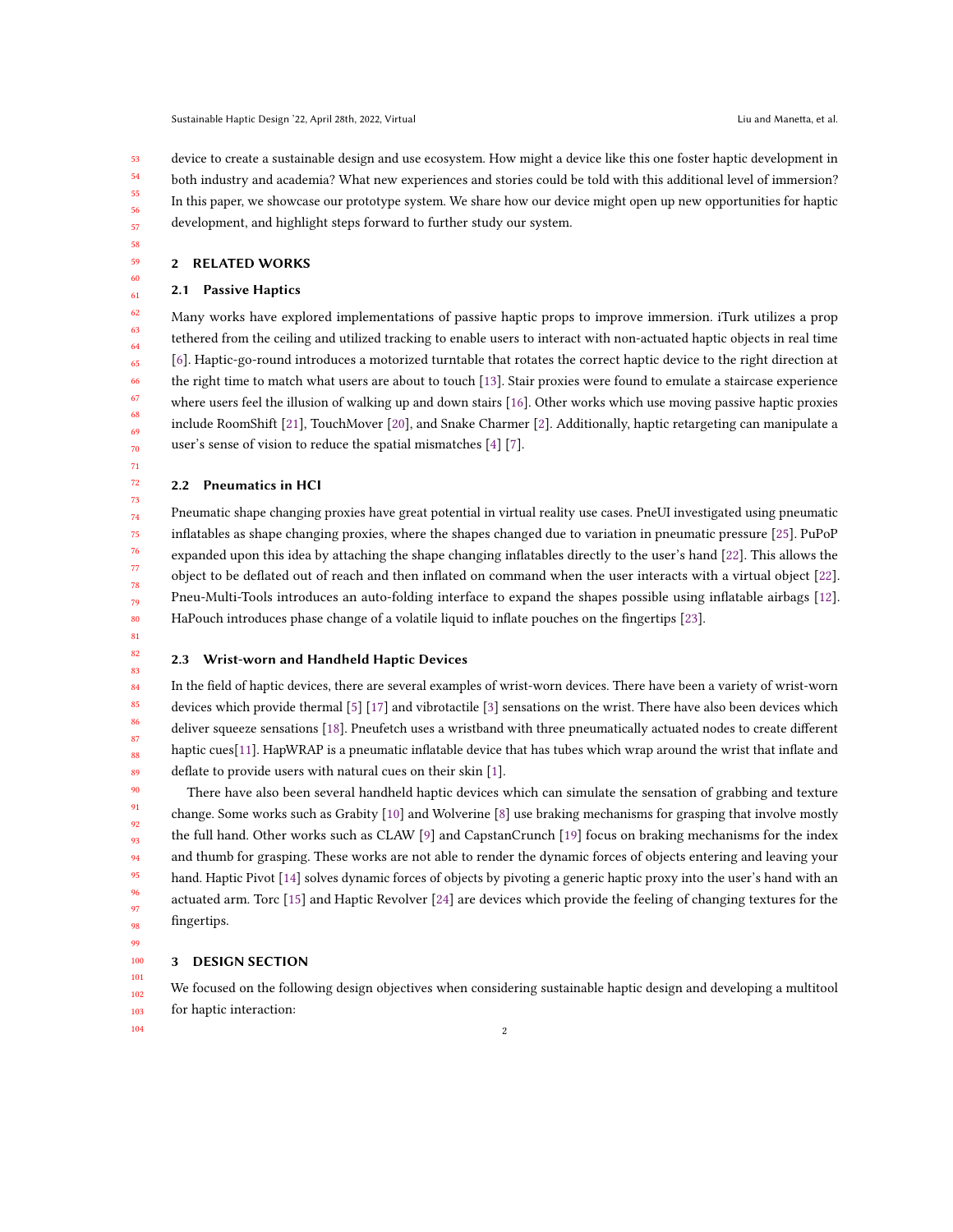Interactivity. Our device should be able to render force feedback for acquiring, grasping, and releasing virtual objects. Our device should also actuate shape change through inflation/deflation for these shaped-proxies. When the user's hand moves towards a virtual object, the shaped-proxy should synchronously move into the user's hand. These shaped-proxies should be out of hand when unneeded.

Adaptability. Our device should provide haptic sensations for a variety of differently shaped virtual objects in virtual reality scenes. Multiple shaped-proxies should be readily available to enter the user's hands. Additionally, these shaped-proxies should be able to be easily swapped to fit the use case of different VR scenes.

Wearability. Our device should be light-weight and comfortable. Our device should be able to deliver the physical shaped-proxies comfortably into the user's hand when needed.

Our prototype is an ungrounded, untethered wrist-worn device that is able to present up to three inflatable proxy shapes (currently shown are sphere, cube, and rod). These inflatable shaped-proxies can be swapped and modified based on the use case and are connected to two pneumatic motors which provide the inflation and deflation. The shaped-proxies are connected to three servo actuated arms. These arms can pivot the three inflatables into and out of the user's grasping field, rendering dynamic forces and preventing accidental grasps.

Our system interfaces with the Unity game engine and Oculus Quest. When the user's hand is within a certain distance relative to the virtual object, the corresponding physical shaped-proxy begins to inflate/deflate and the object goes into/out of the user's hand by pivot movement of the arms. The Unity application sends commands to the microcontroller (ESP32) through the REST API Server, and the microcontroller generates the hardware signals for the pneumatic motors and servo motors.



Fig. 1. High Level System Diagram

## 4 PLANNED EVALUATION

From a system perspective, we want to evaluate how well we can make the shaped-inflatables readily available and physically available when the user reaches out to grab the corresponding virtual object. We break down our system evaluation into inflation/deflation times of the shaped-proxies, speed and force of servo arm actuation, the latency from the virtual object grabbing to when the haptic proxy actuates into the user's hand.

From a human-centered interaction perspective, we plan to explore how our system impacts users' experience in VR and examine how they interact with the virtual objects via physical shaped-proxies. We want to 1) study how multiple inflatable shaped-proxies can enhance the virtual experience when performing advanced tasks that require multiple virtual objects; 2) explore how stiffness of the object impacts the immersion and believability of the haptic proxy; 3) evaluate the perception of dynamic forces on the user's hand.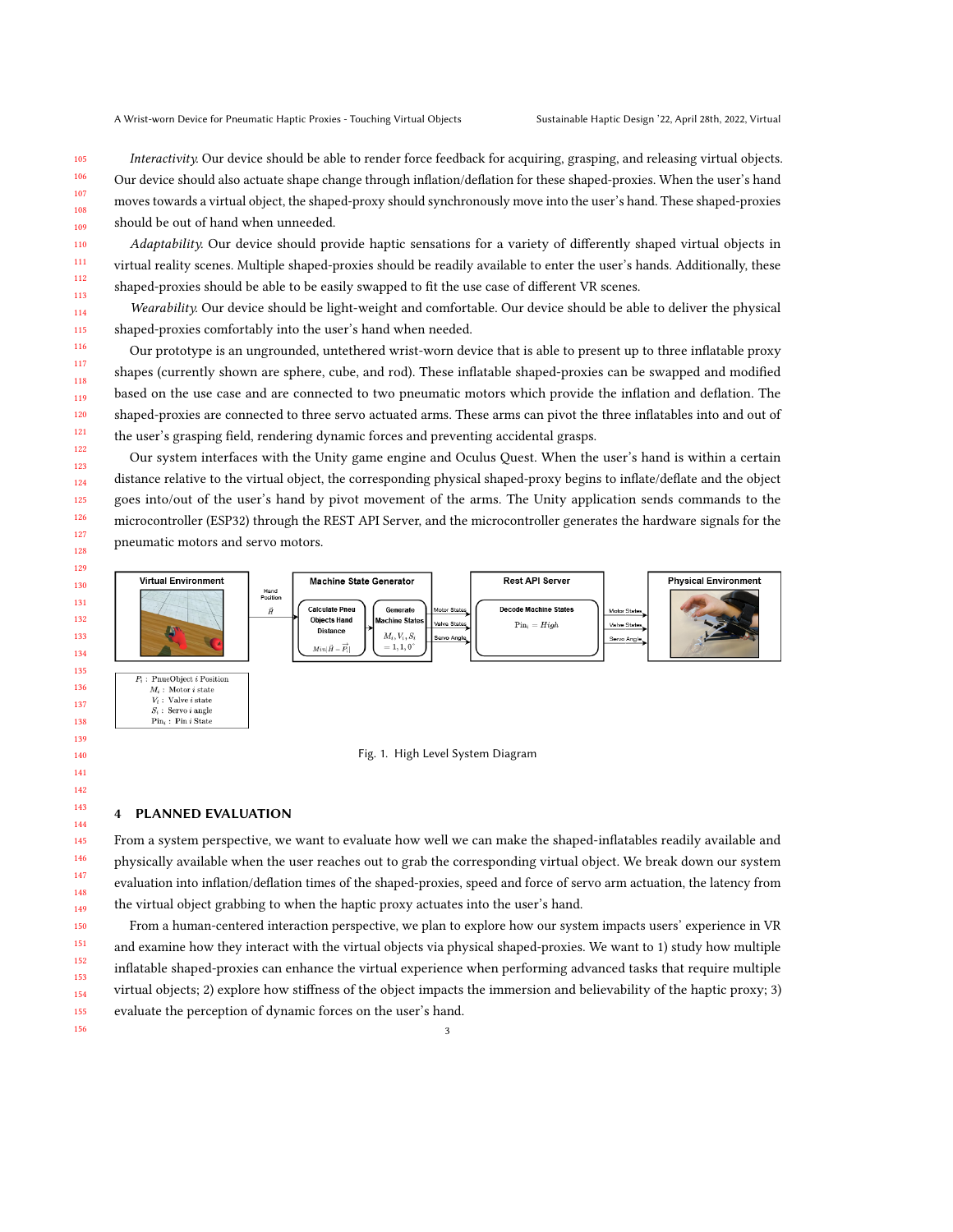#### 157 5 FUTURE WORK

158

159 160 161 162 163 164 165 166 The ability to physically feel virtual objects offers a range of new research and training opportunities. We envision the future of touch in the metaverse through networked haptics - users could throw a virtual object to another user in an entirely different country, and both users could feel the forces of throwing and catching a physical object. We envision the future of touch in the metaverse to feel real - virtual objects and physical shaped-proxies interactions are 1:1 mapped and modifications to the inflatable shaped-proxies could provide varying textures. We envision the future of touch in the metaverse for proxies to feel dynamic - alternating inflation and deflation of the proxies could mimic for example the breathing of a live animal or the changing ripeness of a fruit.

167 168 169 170 171 172 173 174 175 Our device can bring an added dimension of richness and interactivity into VR content. For example, an experienced gardener could teach a student on the other side of the world how to grow tomato plants using our device in VR. The gardener could hand the student different virtual garden tools (mapped to different shaped-proxies) to work the garden. The student would gain muscle memory working with these tools in VR. Once the tomato plant bore fruit (mapped to one shaped-proxy), the student would be able to pick it from the plant. The device's servo arms could provide the resistance in pulling the virtual fruit from the virtual branch. The ripeness of the fruit could be conveyed through the shaped-proxy's stiffness.

We recognize the physical fabrication of the inflatable structures as a fundamental challenge for the widespread adoption of this haptic technology and see this as an opportunity to tap into commercial manufacturing and product resources rather than reinventing processes that likely already exist.

Looking forward, we envision our prototype system to provide a platform for continued development in haptic experiences allowing us to touch the virtual world.

## 6 CONCLUSION

185 186 187 188 189 190 191 192 Touch plays an important role in increasing our immersion and practical capabilities in virtual experiences. We tackle the challenge of providing a variety of physical interactions with shapes, textures, and dynamic forces that are modularly extendable. Our system combines interactivity of physical haptic proxies, the adaptability of multiple readily available proxies, and a wearability of a wrist-worn form factor. Developers can use our device to curate a large selection of haptic sensations and experiences in virtual and mixed reality applications. We hope this system can democratize the development of haptic experiences and make such explorations accessible to the community at large.

### REFERENCES

- <span id="page-3-4"></span>[1] Nathaniel Agharese, Tyler Cloyd, Laura H. Blumenschein, Michael Raitor, Elliot W. Hawkes, Heather Culbertson, and Allison M. Okamura. 2018. HapWRAP: Soft Growing Wearable Haptic Device. In 2018 IEEE International Conference on Robotics and Automation (ICRA). 5466–5472. <https://doi.org/10.1109/ICRA.2018.8460891>
- <span id="page-3-0"></span>[2] Bruno Araujo, Ricardo Jota, Varun Perumal, Jia Xian Yao, Karan Singh, and Daniel Wigdor. 2016. Snake Charmer: Physically Enabling Virtual Objects. In Proceedings of the TEI '16: Tenth International Conference on Tangible, Embedded, and Embodied Interaction (Eindhoven, Netherlands) (TEI '16). Association for Computing Machinery, New York, NY, USA, 218–226. <https://doi.org/10.1145/2839462.2839484>
- <span id="page-3-3"></span>[3] Ruben Azevedo, Nell Bennett, Andreas Bilicki, Jack Hooper, Fotini Markopoulou, and Manos Tsakiris. 2017. The calming effect of a new wearable device during the anticipation of public speech. Scientific Reports 7 (05 2017). <https://doi.org/10.1038/s41598-017-02274-2>
- <span id="page-3-2"></span><span id="page-3-1"></span>[4] Mahdi Azmandian, Mark Hancock, Hrvoje Benko, Eyal Ofek, and Andrew D. Wilson. 2016. Haptic Retargeting: Dynamic Repurposing of Passive Haptics for Enhanced Virtual Reality Experiences. In Proceedings of the 2016 CHI Conference on Human Factors in Computing Systems (San Jose, California, USA) (CHI '16). Association for Computing Machinery, New York, NY, USA, 1968–1979. <https://doi.org/10.1145/2858036.2858226>
	- [5] F. Bolton, Shahram Jalaliniya, and Thomas Pederson. 2015. A Wrist-Worn Thermohaptic Device for Graceful Interruption. Interaction Design and Architecture(s) 26 (10 2015), 39–54.
- 207 208